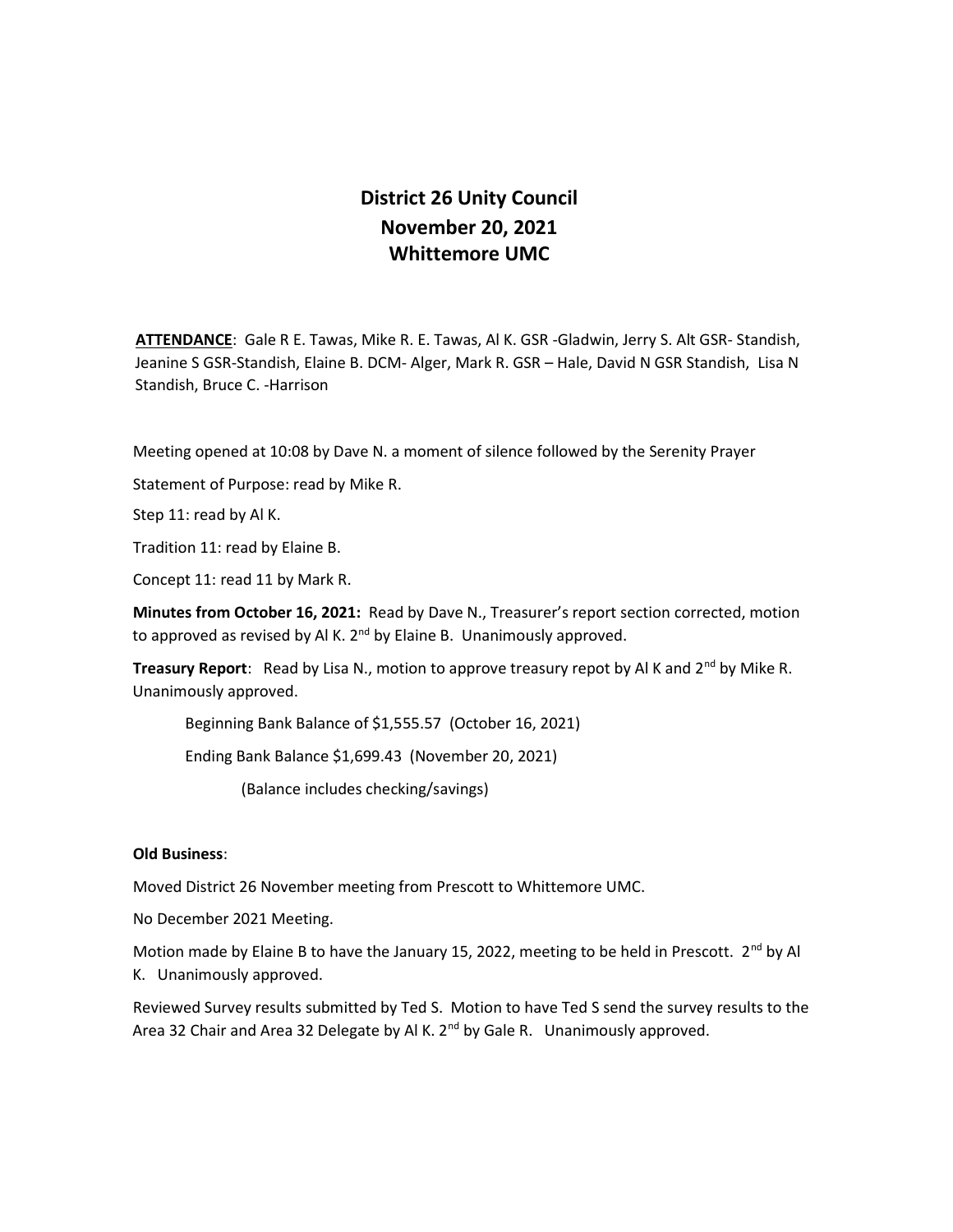Elaine B. reported that the Roscommon limited bathroom facility has been resolved, the meeting has been moved to 211 N. Main Street at the River Center.

Al K. motioned that we pay \$30.00 rent for today's District meeting held at Whittemore UMC 2<sup>nd</sup> by Mark R. Doughnuts donated by Elaine B.

## New Business:

Discussion followed regarding December 5 Area 32 meeting at Houghton Lake.

Due to time constraints, after Flint was unable to secure a location, the Houghton Lake: Northern Center Group secured an available space. District 26 was not able to either endorse or approve the hosting of this event. Group conscience decided that District 26 would not host this event.

Mark R. reminded the group that District 26 will likely host Area 32 elections in August 2022. Dave N. expressed an opinion that we probably should not host any newly scheduled Area 32 functions after February 2022, prior to the August 2022 elections.

Web Report: Dave N. presented District 26 web report submitted by Ted S. who was absent today. Website is up to date. 933 visitors last month.

Info Line: Elaine B. 13 total calls. See Elaine if you would like your name added to the listing.

Registrar Report: Ted S. submitted a written report. Contact Ted with any group changes, new GSR's, or other contact info.

## DCM and GSR Report:

Jeanine S. Standish Monday Night – great attendance –  $1<sup>st</sup>$  Monday a story is read from the Grapevine.

Al K. Alt LCM Gladwin – all meetings are going well. Friday Night BB will not come back.

Elaine B. DCM – Elaine will not be attending Area 32 meetings but will distribute and communicate information from the meeting to District 26.

Mark R. Alt DCM/GSR – Whittemore meetings can use some help, Hale and Prescott meetings going well.

Dave N. GSR Thursday Night Step of the Month – attendance is reduced a bit. Friday night Sterling meeting @ 8:00 pm (new meeting) can use some help.

Mike R. East Tawas groups are going well attendance between 3-10 people.